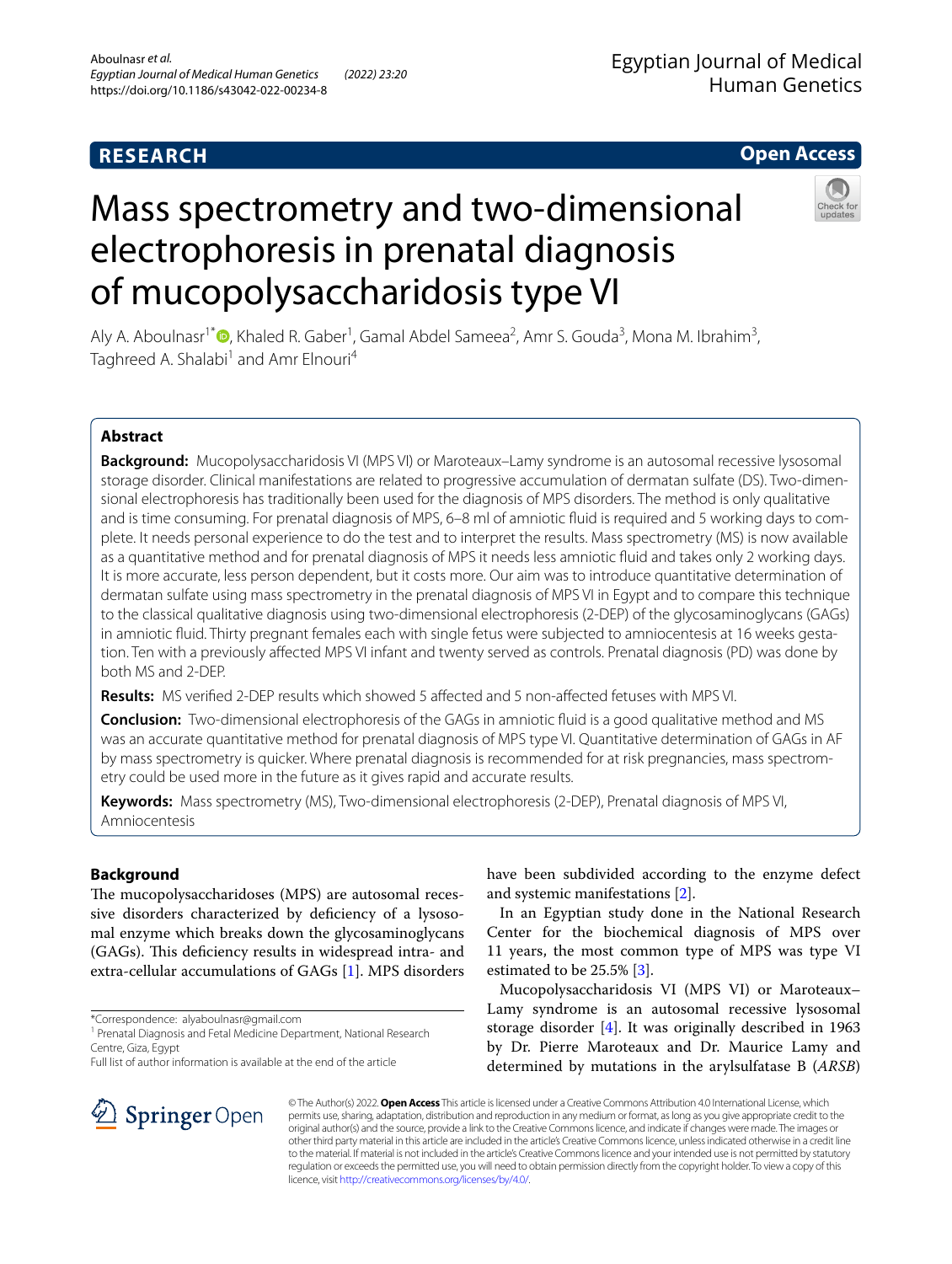Electrophoresis is used to separate macromolecules based on size and charge. The technique applies a negative charge so proteins move towards a positive charge. Electrophoresis is used extensively in DNA, RNA and protein analysis [\[7](#page-5-6)] Electrophoresis may also be used in diagnosis of mucopolysaccharidosis (MPS) where the accumulation of GAGs provides a natural biomarker for these diseases [\[8\]](#page-5-7).

Mass spectrometry is done to identify unknown compounds in a given sample. It can also be used for the quantifcation of known materials [[9\]](#page-5-8).

Two-dimensional electrophoresis has been used for long time. It is considered the standard test for the initial diagnosis of MPS. It is a qualitative method. For prenatal diagnosis of MPS, it needs 6–8 ml of amniotic fuid and takes 5 working days. It needs personal experience to do the test and to interpret the results.

Mass spectrometry is recently used as a quantitative method. In prenatal diagnosis of MPS, it needs less amount of amniotic fuid than 2-DEP and takes only 2 working days. It is less person dependent, but it costs more. The use of MS is promising in the future.

## **Objective**

To introduce quantitative determination of dermatan sulfate using mass spectrometry in the prenatal diagnosis of MPS VI in Egypt and to compare this technique to the classical qualitative diagnosis using two-dimensional electrophoresis (2-DEP) of the GAGs in the amniotic fluid.

## **Methods**

The study included 30 pregnant females each with single fetus. They were divided into two groups. The first group consisted of 10 pregnants with previous history or family history of one or more afected child with MPS VI seeking prenatal diagnosis. The second group consisted of 20 pregnants seeking prenatal diagnosis by amniocentesis for other indications.

The age of the MPS VI group (ranged from 20 to 42 years with a mean of 32.3 years) is comparable to that of the control group (ranged from 22 to 40 years with a mean of 31.6 years).

Seven patients in the MPS VI group have afected sibling/s, and three patients have an afected family member (one patient has an afected sister and two patients have an afected brother in law). Consanguinity was positive in 100% of MPS VI couples.

Amniocentesis was done in previous pregnancies in 3 out of the 10 MPS VI group by 2-DEP of the extracted GAGs.

Our prospective cohort case control study was performed in the Prenatal Diagnosis and Fetal Medicine Department and the Biochemical Genetics Department, NRC, National Research Centre.

History taking and prenatal counseling were done to each patient at her frst visit. A detailed medical history, determination of gestational age and history of viral exposure/illness, bleeding, or use of medication during the pregnancy were obtained. Parental past medical history, consanguinity and 3-generation pedigree analysis were documented. All patients were medically free.

All patients were instructed about the research objectives and methodology. The steps of the work and the details of the procedures were explained to them as well. Then, an informed consent was obtained from each patient.

A detailed ultrasound scan was done to check the viability of the fetus, its development compared to the gestational age, any abnormal features, malformations or anomalies, the site of the placenta and the amount of the amniotic fluid and its index. The ultrasound scans were carried out using General Electric Voluson P8 real-time scan system with a capacity of simultaneous B-mode and M-mode scanning. The carrier frequency was obtained using a broad-band probe which covers a range of frequencies from 5 to 7.5 megahertz (MHz). The real-time obstetric ultrasound examination was performed to the pregnant ladies in the supine position.

Amniocentesis was done at 16 weeks of gestational age under ultrasonographic guidance to withdraw 10 cc of amniotic fuid (using a spinal needle size 22G) for biochemical diagnosis by both 2-DEP of extracted GAGs and mass spectrometry.

The amniotic fluid samples were centrifuged, and the supernatants were taken and used for the extraction of GAGs by formation of complexes with alcian blue 8GX. In this procedure, 3 ml of centrifuged amniotic fuid was mixed with 160 alcian blue reagent containing 50 mmol  $MgCl<sub>2</sub>$ . Blue complex was formed and after centrifugation it was separated and precipitated. The complex was dissociated by shaking with 4 mol/l NaCl and methanol. Free alcian blue was precipitated by the addition of 0.1  $mol/l$   $Na<sub>2</sub>Co<sub>3</sub>$  and water. GAGs were precipitated from clear supernatant by the addition of ethanol, and the precipitate after centrifugation was taken up in 20 µl water [\[10\]](#page-5-9).

1. Qualitative analysis of glycosaminoglycans (GAGs) using two-dimensional electrophoresis (2-DEP) was done.  $0.1-2$  µl of the extracted GAGs were applied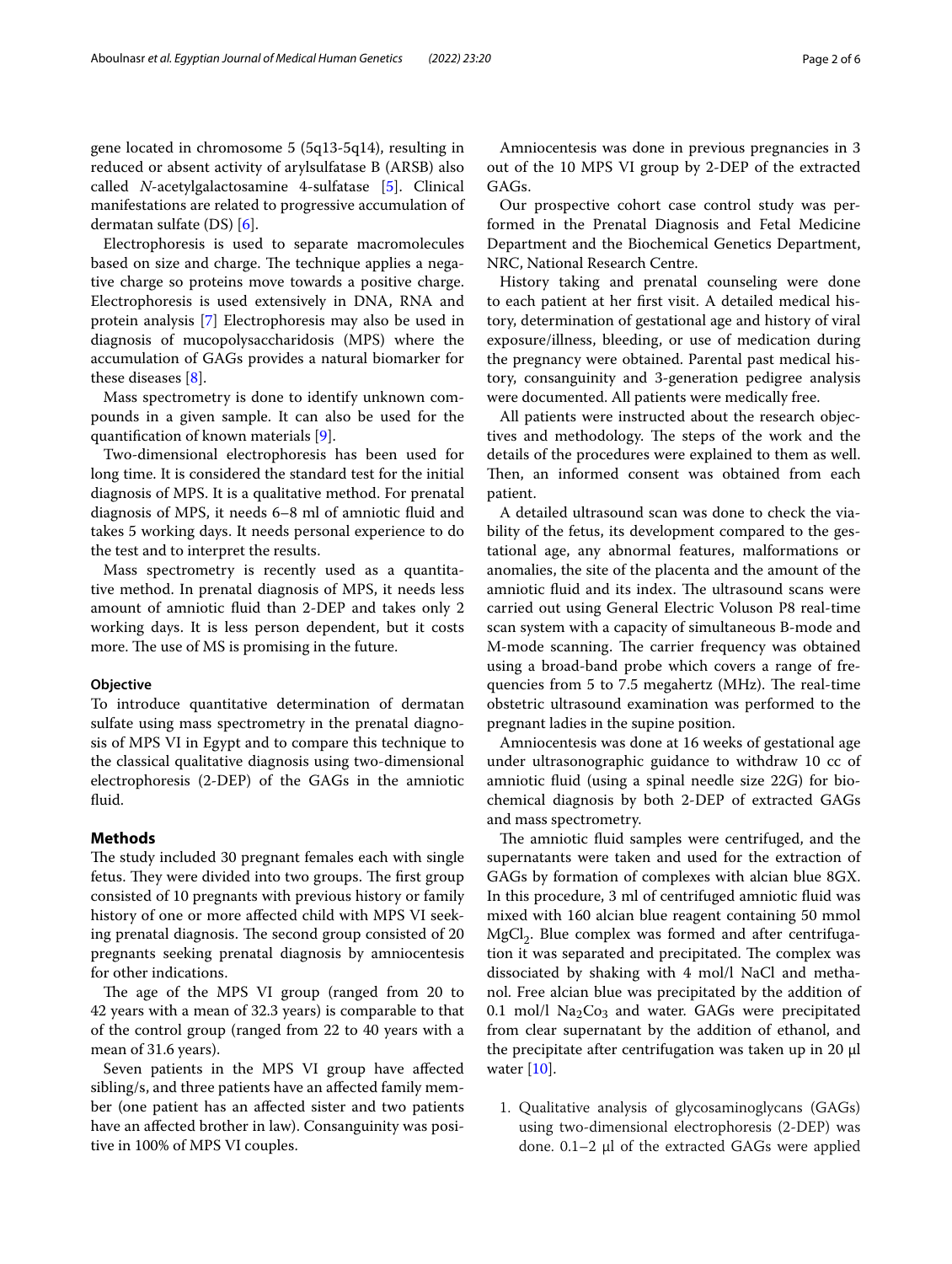on cellulose acetate sheets. The separation proceeded into two phases. The first phase (pyridine, glacial acetic acid, water) for  $1$  h. The second phase (barium acetate bufer) for 3 h. Staining for 1 h with 0.05% alcian blue solution containing 50 mmol/l  $MgCl<sub>2</sub>$ in 50 mmol/l sodium acetate bufer (pH 5.8) and washed with 5% acetic acid solution. Clear blue spots on a white background were obtained [\[10,](#page-5-9) [11](#page-5-10)].

According to the pattern of the detected spots, the diagnosis was made. MPS VI was diagnosed by a big dermatan sulfate spot.

2. Quantitative analysis of the GAGs by using Mass spectrometer, (XEVO-TQD, waters, USA).

Dermatan sulfate (DS) stock solution, containing 3 mg/ml, was separately prepared in water and stored at − 20 °C until analysis. Calibration curve was prepared, covering a concentration range from 1.56 to 100 µg/ml for DS using seven diferent levels.

The Ion spray voltage was set to 5500 V, and the temperature was 300 °C.

The parent ion of DS is 510.4. The daughter ion of DS is 278.2. The collision energy for DS is  $13$  V in positive mode.

Chromatographic separation was carried out using a Kinetex Biphenyl column 2.6  $\mu$ m 100 × 2.1 mm, (Phenomenex, Torrance, CA) maintained at 40 °C with a flow rate of 0.2 ml/min. Acquisition time was 11 min; the elute was introduced into the ESI interface without splitting. The mobile phase A consisted of 0.1% formic acid in water, while solvent B was 0.1% formic acid in acetonitrile. Total run time was 21 min with gradient elution: 0.0–2.0 min (15% B); 2.1–14.1 min (35% B); 14.2-17.1 min (100%); 17.2-21.0 min (15% B). The injection volume was  $1 \mu$ [[12\]](#page-5-11).

In MPS VI, afected fetuses dermatan sulfate is elevated.

Pregnants with nonafected fetuses results in the MPS VI group were seen 1 month after delivery, and the newborns were tested and proved to be nonafected with MPS VI.

Statistical analysis was carried out using the Statistical Package for Social Sciences (SPSS) Statistical Software. Qualitative data were presented as frequencies and percentages. The Chi-square was used to determine the presence of signifcant diferences between studied groups. *P* values less than 0.05 will be considered as statistically signifcant. Quantitative data were presented as mean $\pm$ standard deviation (SD), and student t-test was used for statistical analysis.

<span id="page-2-0"></span>

<span id="page-2-1"></span>fuid measured by mass spectrometry between nonafected fetuses, afected fetuses of MPS VI patients and control patients

| <b>Compared items</b> | <b>Nonaffected</b><br>fetuses (5<br>patients) | Affected<br>fetuses (5<br>patients) | Control<br>(20<br>patients) |
|-----------------------|-----------------------------------------------|-------------------------------------|-----------------------------|
| Min                   | 20.8                                          | 663.8                               | 20.7                        |
| Max                   | 61.7                                          | 705.6                               | 80.9                        |
| Mean                  | 47.8                                          | 689.5                               | 54.6                        |
| S.D                   | 17.7                                          | 16.9                                | 18.2                        |
| P 1                   |                                               | 0.009                               |                             |
| P <sub>2</sub>        |                                               |                                     | 0.008                       |
| ΡЗ                    | 0.753                                         |                                     |                             |

P1: comparison between nonafected and afected fetuses

P2: comparison between afected fetuses and control

P3: comparison between nonafected fetuses and control

## **Results**

2-DEP of the GAGs in amniotic fuid of the MPS VI pregnants showed 5 afected and 5 nonafected fetuses. Figure [1](#page-2-0) shows big dermatan sulfate spot diagnostic of an afected fetus with MPS VI.

Mass spectrometry of amniotic fuid of MPS VI pregnants verifed the results of the 2-DEP. Dermatan sulfate was higher among the 5 afected MPS VI fetuses in comparison with the 5 nonafected fetuses and 20 controls. Differences were statistically signifcant (Table [1](#page-2-1)).

Figure [2](#page-3-0) illustrates a chromatogram of Dermatan Sulfate by Mass Spectrometry showing daughter fragment release from DS by butanolysis in positive mode.

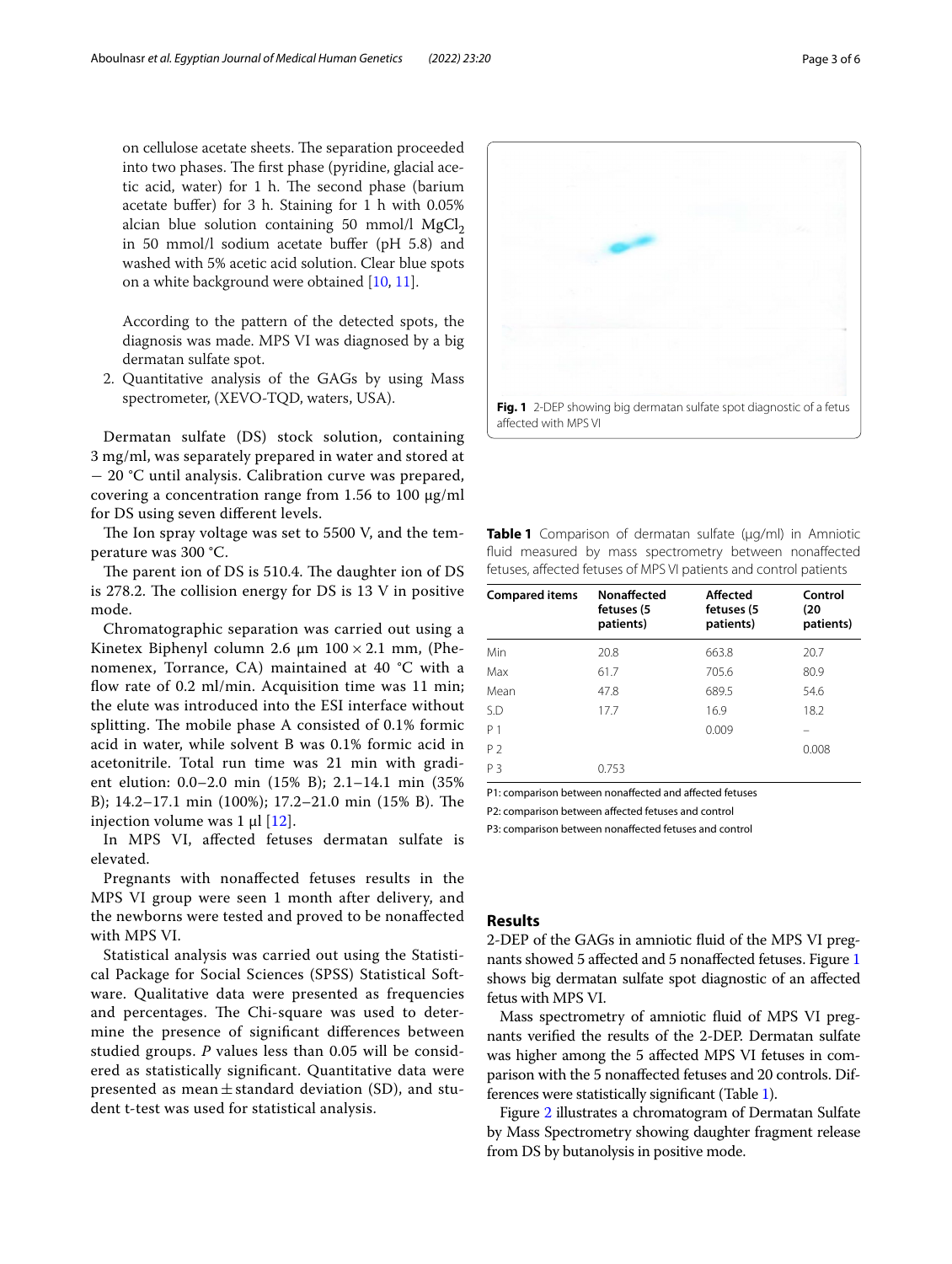

## <span id="page-3-0"></span>**Discussion**

Consanguineous marriages are frequent among Egyptians and lead to high incidence of recessive genetic disorders.

Our results agree with previous Egyptian studies. Positive consanguinity among pregnants with history of MPS was 70% in a study done at the national research center [[13\]](#page-5-12) and 78.6% in another Egyptian study [[14](#page-5-13)].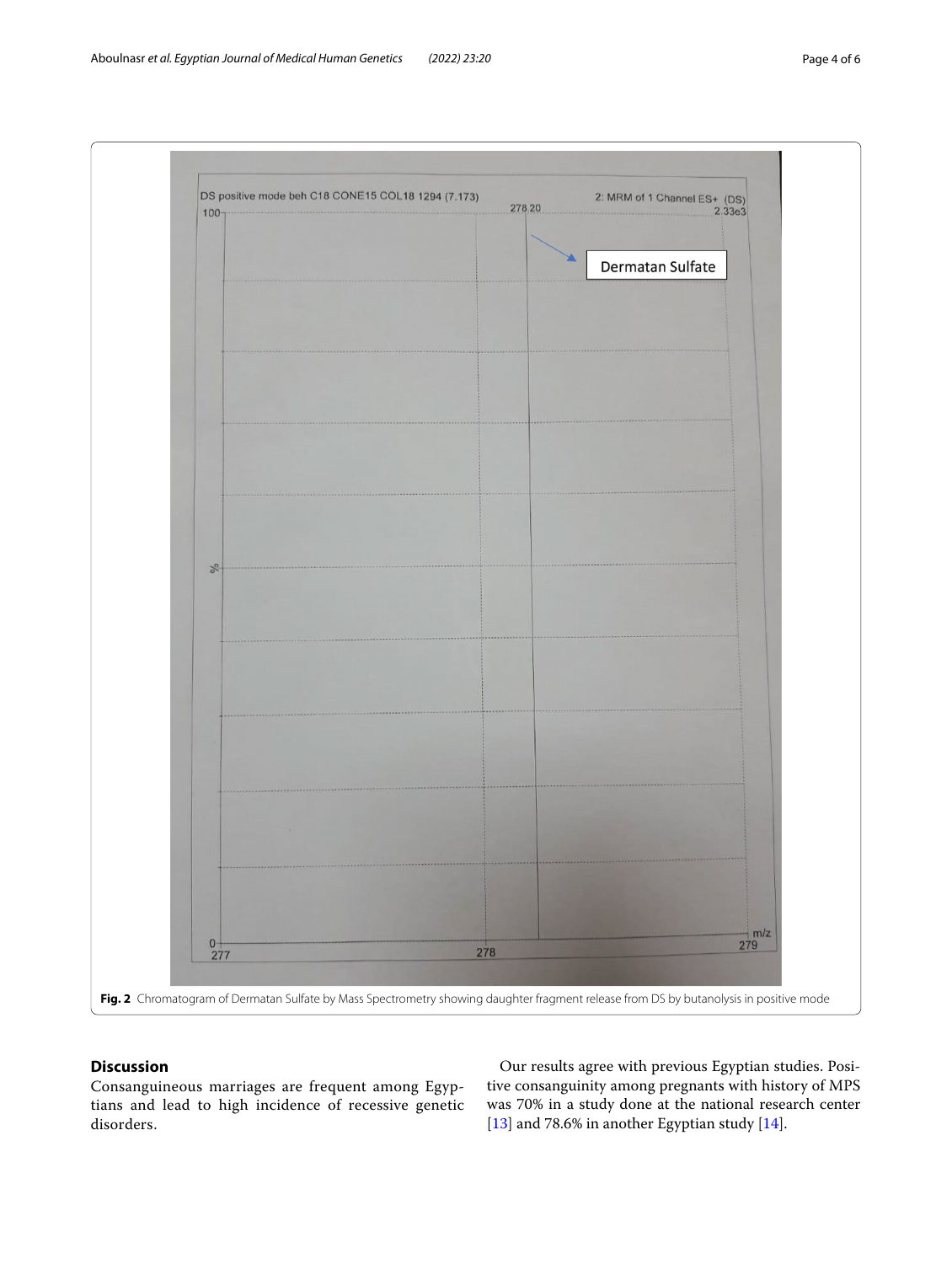MPS can be diagnosed prenatally by measuring the enzyme activity in chorionic villi or in cultured cells (amniocytes or villi) and also in leukocytes and plasma of fetal blood obtained by cordocentesis. It can also be achieved by the analysis of pertinent metabolites in amniotic fuid through 2-DEP of GAGs [\[15\]](#page-5-14). Analysis of cellfree amniotic fluid offers the advantage of being a rapid and reliable method, and eliminating the requirement for culture for amniocytes. There is a general agreement that fetal urine is a major contributor to the formation of amniotic fuid from mid-pregnancy [[16\]](#page-5-15).

Although two-dimensional electrophoresis has been used for long time as the gold standard for the diagnosis of MPS, it has signifcant shortcomings such as low load ability and poor separation of hydrophobic, acidic and alkaline proteins [[17\]](#page-5-16). Two-dimensional electrophoresis has been limited by its inability to resolve proteins that are too basic or too acidic, too large or too small, enhanced resolution, detection, quantitation, and reproducibility [[18](#page-5-17)].

The availability of quantitative techniques has facilitated translational research on GAGs into the medical feld for diagnosis, monitoring, and screening for MPS. Also, the analysis of GAG synthetic and degradation pathways. The determination of physiological and pathological roles of GAGs is also possible [\[19](#page-5-18)].

We have used mass spectrometry for the quantitative measurement of dermatan sulfate in amniotic fuid.

Mass spectrometry showed similar results as 2-DEP concerning the diagnosis of afected and non-afected fetuses in MPS VI.

Table [2](#page-4-0) shows the diferences between two-dimensional electrophoresis & mass spectrometry used in our study. Both 2-DEP and mass spectrometry techniques are accurate in the prenatal diagnosis of MPS. They need a lot of experience to be implemented and interpreted.

2-DEP of the GAGs in amniotic fuid is a good qualitative method, and mass spectrometry is a new accurate quantitative method for prenatal diagnosis of MPS type VI.

The amount of AF needed for the extraction of the GAGs and electrophoresis is more than the amount needed for the digestion and quantifcation by mass spectrometry. Moreover, 2-DEP consumes more time than mass spectrometry. The extraction of GAGs from AF takes 2 working days while the two-dimensional electrophoresis of the extracted GAGs and staining of the plate will take 2 to 3 days more. In total, it takes five working days to get the result.

Quantitative determination of GAGs in AF by mass spectrometry takes less working hours.

Implementing the test and adjustment of the curves needs a lot of experience, but once the curves are adjusted and tuned, results will be available within 48 h.

2-DEP running cost is moderate; while in case of mass spectrometry, the starting and adjustment costs are high beside the high price of the machine itself. Possibly in the future these costs will be less.

## **Conclusions**

Both 2-DEP and mass spectrometry techniques are accurate in the prenatal diagnosis of MPS. They need a lot of experience to be implemented and interpreted.

2-DEP of the GAGs in amniotic fuid is a good qualitative method, and mass spectrometry is a new accurate quantitative method for prenatal diagnosis of MPS type VI.

Prenatal diagnosis is recommended in all pregnancies with either a previous afected sibling or a positive family history of MPS VI.

Mass spectrometry is recommended to be used for the prenatal diagnosis of MPS VI as it is an accurate, quantitative and rapid method.

Mass spectrometry could be used more in the future for the prenatal diagnosis of all MPS types.

| <b>Table 2</b> Companson between 2-DEF & MS |
|---------------------------------------------|
|                                             |

<span id="page-4-0"></span>**Table 2** Comparison between 2-DEP & MS

|                             | Two-dimensional electrophoresis (2-DEP) | Mass spectrometry (MS)  |  |
|-----------------------------|-----------------------------------------|-------------------------|--|
| 1-How long it has been used | Used for long time                      | Recently used           |  |
| 2-Type of test              | Oualitative                             | Quantitative            |  |
| 3-Amount of amniotic fluid  | Needs more                              | Needs less              |  |
| 4-Duration (working days)   | 5 days                                  | 2 days                  |  |
| 5-Experience needed         | More personal experience                | Training with machine   |  |
| 6-Person-dependency         | More                                    | Less                    |  |
| 7-Cost                      | Less                                    | More                    |  |
| 8-Prospect                  | Standard test                           | Promising use in future |  |